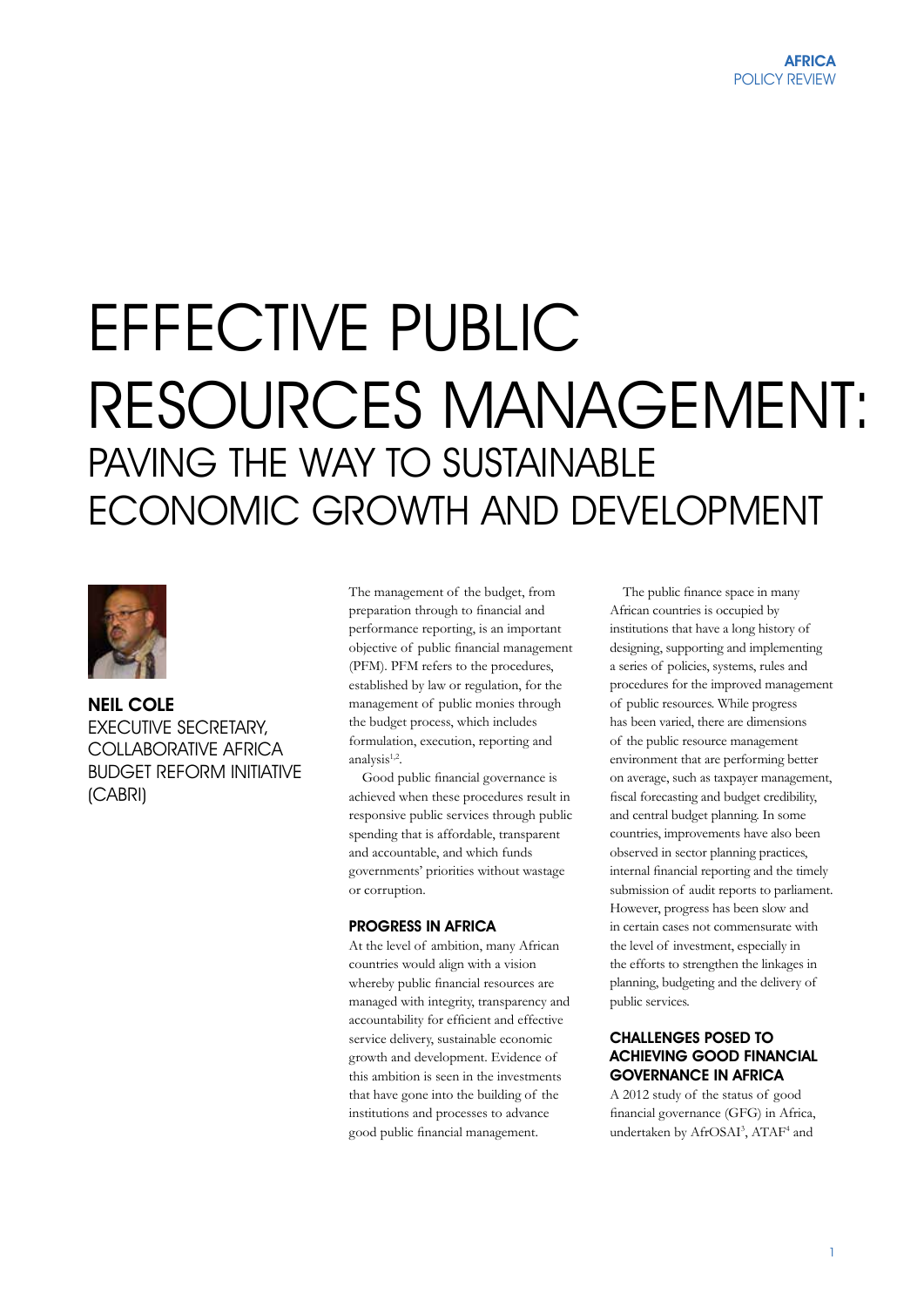

CABRI<sup>5</sup> , identified several critical challenges that impede the vision of public financial resources being managed with integrity, transparency and accountability for efficient and effective service delivery, sustainable economic growth and development. Some of these challenges are discussed here.

*Improved public resource management in Africa is blighted by a significant transparency deficit.*  In budgetary theory and reform practice, Campos and Pradhan's (1995) influential paper on fiscal institutions and budgetary outcomes sets out how institutional arrangements that improve transparency and accountability bind key players to particular fiscal outcomes and make it costly for them to misbehave. Since then, the potential of fiscal transparency to not only ensure better decision-making, but also to prevent rule-breaking and outright corruption in the management of public money, has become the common focus of many PFM reform programmes.

Based on data from the Open Budget Index\* , it is found that although on average African countries lag behind other regions in the world with regard to the degree and practice of budget transparency, some of the higher performers are located on the continent. However, most countries in Africa provide only very basic information, if any. In many cases, information is already available internally and significant progress can be made relatively quickly by focusing on transparency reforms that produce standard external documents, such as executive budget proposals and annual reports.

*Technical and managerial capacity shortfalls threaten good financial governance.* There is a growing mismatch between the direction of tax, budget and audit reforms in Africa and the availability of skills. The development and use of sophisticated fiscal forecasting models, the development of costed sector plans, the implementation of financial management information systems, the shift to a risk-based system of internal audits, and the development of professional audit capacity and full oversight of increasingly sophisticated public finance approaches, require highly professional technical and managerial skills. Unfortunately, reform choices are seldom informed by their implementation capacity needs.

*Impaired accountability relationship.* A major challenge to good governance is the constraining of the executive's power,

while not diluting its ability to fulfill its constitutional obligations and electorate mandate. Holding the executive to account is often weakened by the capacity of the legislature to perform its function efficiently and effectively. Legislatures often lack the independence to perform their constitutional functions, because they depend on the executive for their human and material resources and funding (UNECA, 2003; 2009).

*Financial governance reform choices are not always country-appropriate.* Indirect and often direct donor influence on financial management reforms affects the ability of African states to establish effective institutions. Donors and their consultants tend to propose what is familiar to themselves, leading to similar institutional approaches to financial management problems in very different country contexts. Scarce capacity in many ministries of finance has been tied up in implementing donor-designed reform programmes, which often do not take sufficient account of underlying institutional practices, resulting in ritualistic changes to process or form with little effective improvement in function. However, not all blame should be associated with donors. African governments carry some responsibility; too often, reform proposals and technical advice are accepted uncritically.

African countries need to urgently take charge of their own reform requirements, sequencing and approaches.

## SETTING AFRICA ON THE PATH TO FINANCIAL GOVERNANCE REFORM

The GFG study undertaken by the three PFM networks identified, amongst others, several priorities for African countries to move towards good governance in budget preparation, execution and reporting, as an indispensable requirement for systematic improvements in public infrastructure and service delivery.

Firstly, African governments should

*\*The Internal Budget Partnership, based at the Centre on Budget Policy Priorities, publishes the results of its Open Budget Survey as part of the Open Budget Initiative*